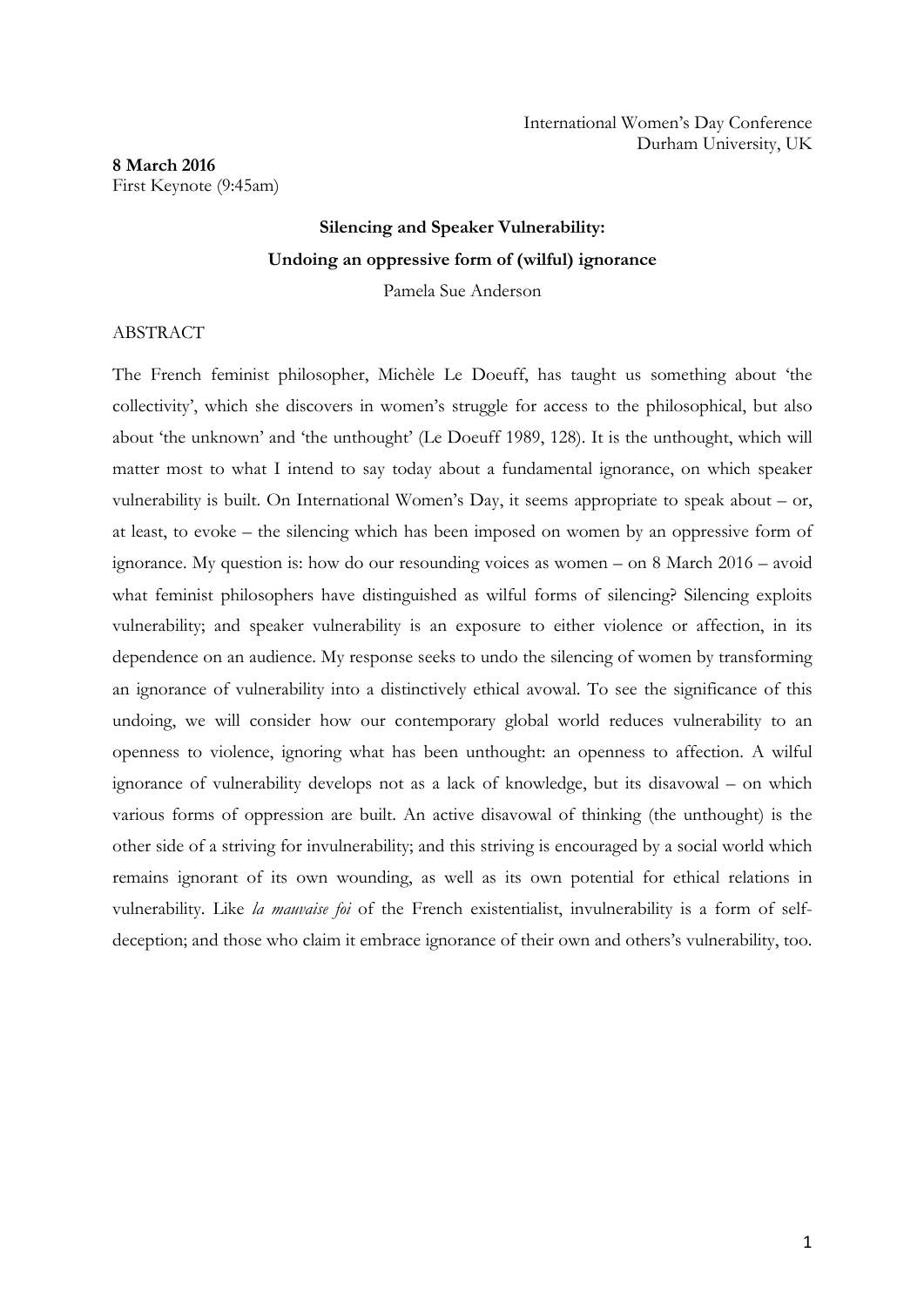# **Silencing and Speaker Vulnerability: Undoing an oppressive form of wilful ignorance**

#### Pamela Sue Anderson

As I stand before you today, I can hear the voices of women resounding from my own past, especially women's voices from the last decade of the twentieth-century in Durham. In the present, I know of women in philosophy who might have been silenced by their audiences; and I must also confess to hearing women philosophers's voices whose mutual vulnerability (with my own) I did not recognise.

On International Women's Day 2016, I would like to admit, in particular, my 'wilful ignorance' of speaker vulnerability - an ignorance which I will explain later in this talk. But it is enough to say from the outset, that in my own attempts to gain confidence in speaking and developing reciprocal relations in philosophy, I had disavowed my own vulnerability; this was self-deceptive. Teasing out the paradox surrounding speaker vulnerability in philosophy is part of my task today; the other part is 'arguing' that mutual vulnerability in philosophical relations is what should characterise collective work in philosophy – or, at least, in feminist philosophy.

At the turn of the century, on 8 November 2000 (to be exact), I myself had the good fortune – or, perhaps, the not so 'good' experience - to speak to Durham University Philosophers on whether 'feminist philosophy is a contradiction in terms'<sup>1</sup>. I had a rather large audience for my talk in the Philosophy Department on that day, because most of them - male students and male philosophers - had mistaken my name for someone else: thinking it referred to the Other Pamela Anderson whose name right through the 1990s tended to appear regularly in newspapers. This confusion of interest in 'me' had been encouraged by the appearance of a blonde-haired figure of a sexy woman, along side my name and my title, on the poster announcing my Philosophy talk for that day?!? Needless to say, this blonde figure was an addition to the original poster notifying philosophers of my talk. In the 1990s, especially, I was

 

<sup>1</sup> In 2000, I spoke to the Durham Philosophy Faculty seminar on 'Is "feminist philosophy" a contradiction in terms?'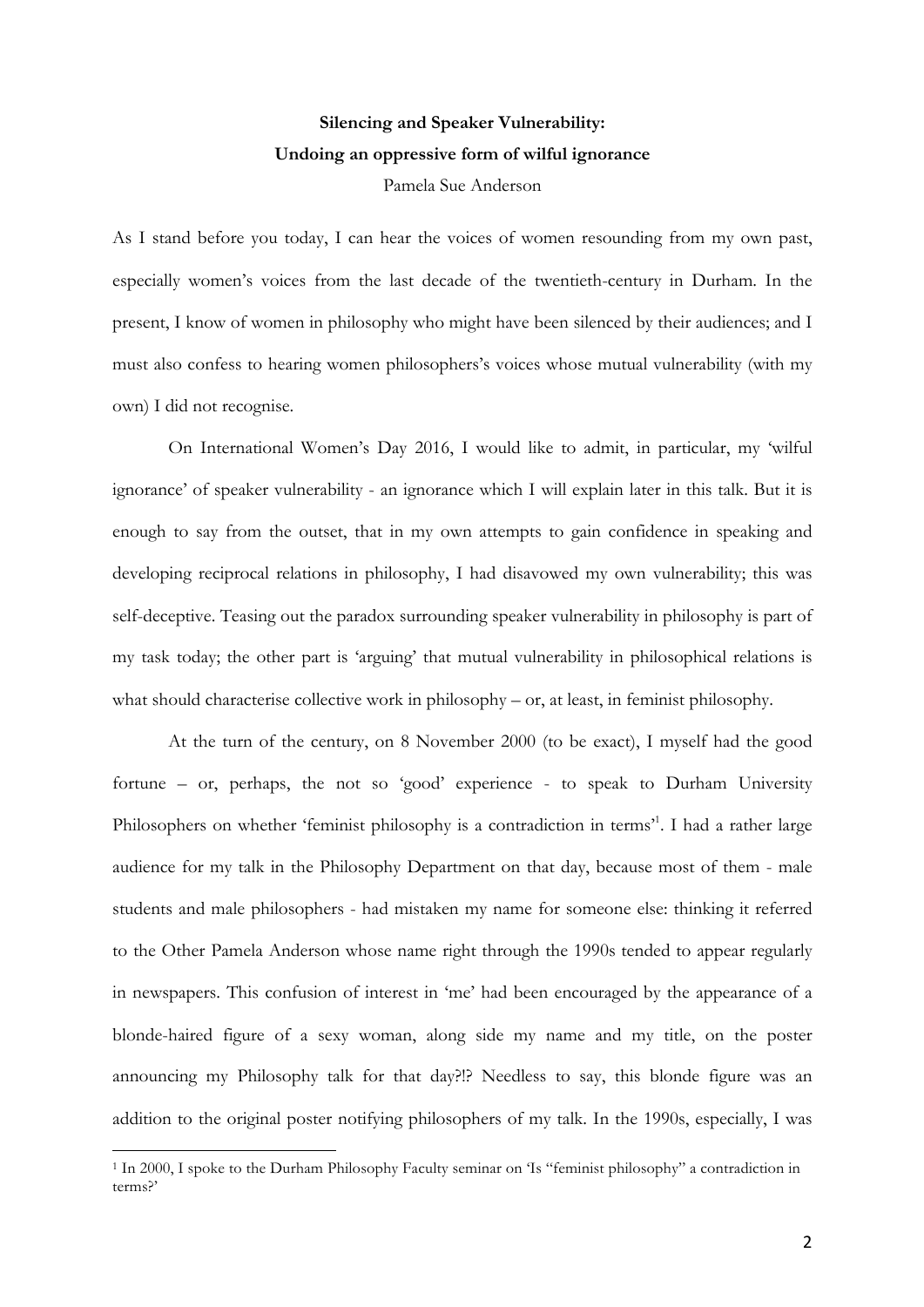often not believed to be a 'philosopher', when my name was seen… So, was the name, with the addition of another woman to the poster, a joke?! Whatever the case, it remains a fact that on that particular  $8<sup>th</sup>$  of November in Durham I was, first, not imagined as coming to speak about 'philosophy' because of my name, but I was, second, not believed to be 'feminist' because of what I actually said!! Instead I was accused, by one of the then prominent male philosophers, of 'disappointing' the assembled audience, for speaking in abstract terms about feminist epistemology which, that male philosopher claimed, 'in no way could be "feminist", since lacking the particularity, concreteness and relationality required for women, and so, for "feminism"!'

I was quickly defended by the woman friend-philosopher 'Chair' on that occasion, Dr Soran Reader…who came out of her role as chair, in order to respond to the so-called 'disappointment' at hearing me. And yet on reflection, I have realised since then, something about speaker vulnerability, and the silencing, which confronted me as a woman in philosophy and a speaker, who was not heard, because at least some of the audience did not identify me as 'a knower' with authority on feminist philosophy.

Today I might wonder what 'I' as a speaker could have done differently in relation to my audience… Indeed, was my intention on that day to seem 'invulnerable' – like the philosophers who confidently discuss abstract issues in epistemology without any hint of vulnerability – in order to be taken seriously as a philosopher? But perhaps, even if I had spoken about particularity, concreteness and relationality on that day, I would still *not* have been heard speaking as a philosopher. I have to conclude that the situation was unresolvable by me alone.

However, since that occasion I have learned something extremely significant about what the feminist philosopher, Michèle Le Doeuff, in 1980 had called for: 'collective work'. Le Doeuff claimed that this work is 'plural' and necessary for women seeking access to the philosophical. A collectivity was – and is - needed, despite the fact that access to philosophy had traditionally been mediated – for a philosopher - by the supposed 'invulnerability' of one great mentorphilosopher. Following Le Doeuff, instead of relying on 'one great man' in philosophy to pave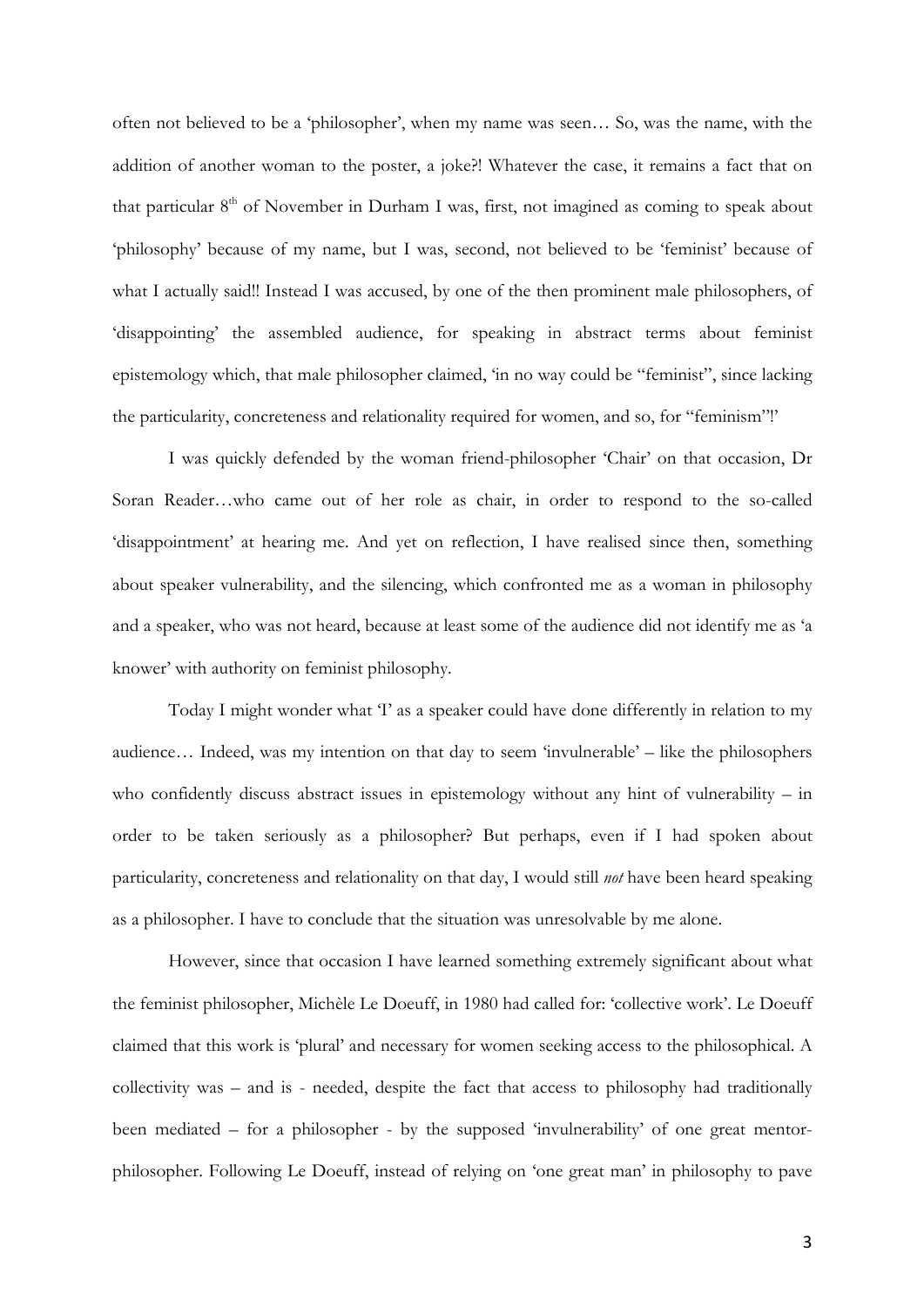the way, I would like to advocate (for younger women and men in philosophy) a new reliance on collective work – modelled on our mutual vulnerability as speakers and audiences – the aim is to cultivate reciprocal relations to the 'unknown'. Plus, this collectivity means today that my present talk can draw generously from a range of women in philosophy in and beyond my own group; this includes Michèle (Le Doeuff), Soran (Reader), Jennifer Hornsby, Rae Langton, Nancy Tuana, bell hooks, Judith Butler, Ann Murphy, Kristie Dotson and Simone de Beauvoir.

How different would my experience have been, together with Soran, if a collective group of women had supported us in the audience on 8 November 2000 in Durham Philosophy?

## **1 Collective work and the unthought: following after Le Doeuff**

My own implicit awareness of a collectivity of women in philosophy began gradually in the last decade of the twentieth-century, as the late Soran Reader and I organised various occasions for Philosophy here in the North East of Britain. Most notable is the occasion in 1994, when we hosted Michèle Le Doeuff's visit to Durham – at which time Le Doeuff gave a Royal Institute of Philosophy (RIP) lecture – for which we had a vastly different audience than I had as 'Pamela Anderson' - but Le Doeuff, a woman in philosophy, our invited speaker in 1994 for the RIP in the North East, is part of another story, about a different audience, which I will leave for another time!

Much earlier, in 1980 Le Doeuff had described the lesson of collective work in her now classic essay, 'Long Hair, Short Ideas'. The lesson is, in Michèle's exact words, 'that "I do not do everything on my own", that I am a tributary to a collective discourse and knowledge, which have done more towards producing me than I shall contribute in continuing to produce them' (Le Doeuff 1989, 127) – and also that

[T]he only attitude which makes collective work possible and necessary [is] a 'collectivity' whose scope obviously extends beyond the 'group' of people working together (Le Doeuff 1989, 127).

As Le Doeuff goes on to explain,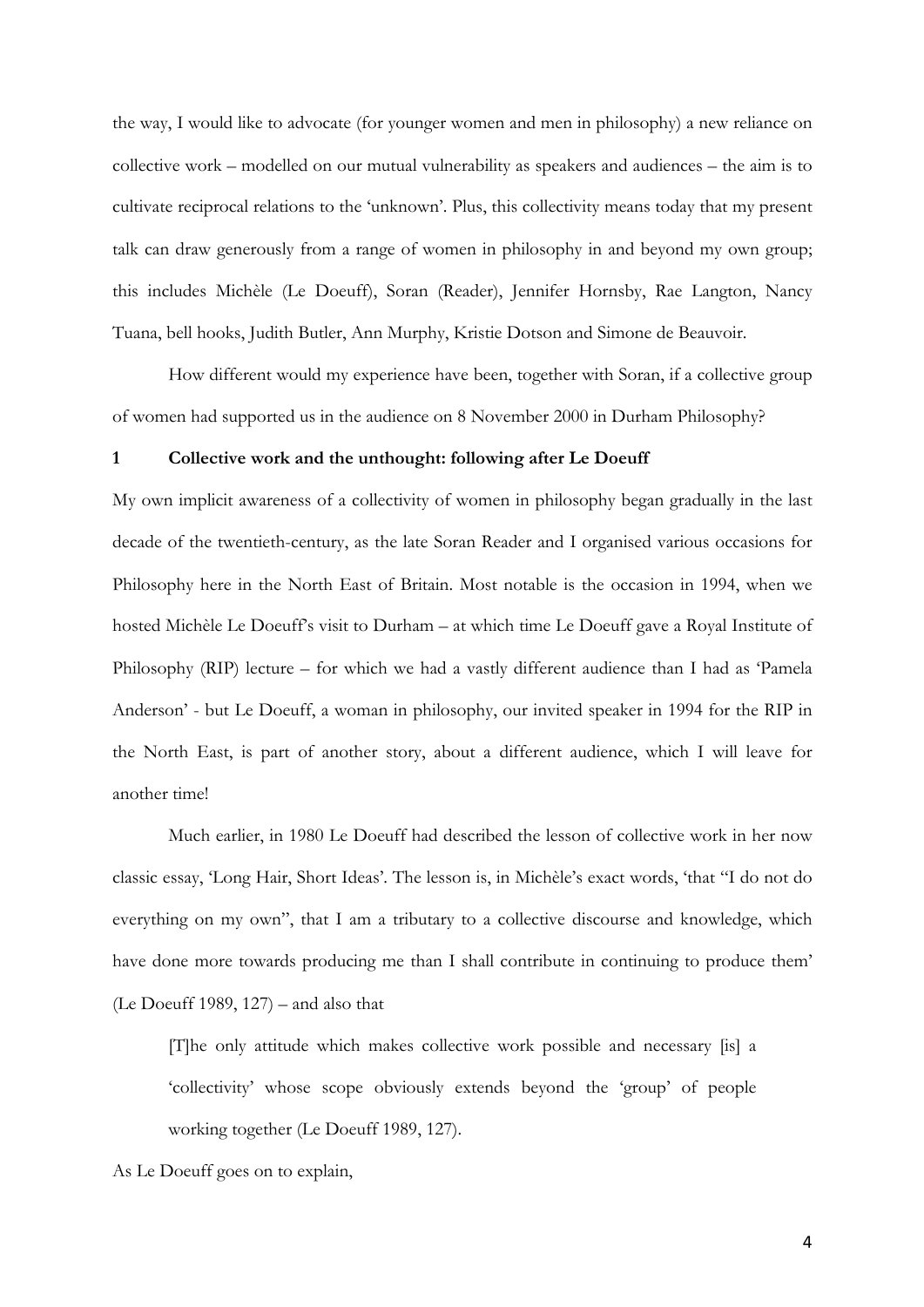The belief which […] emerged from [her early…] experience [prior to 1980] of collective work is that – [still quoting Le Doeuff] the future of women's struggle for access to the philosophical will be played out somewhere in the field of plural work…Here, one has the impression of experiencing a new rationality, in which a relationship to the unknown and to the unthought is at every moment reintroduced (Le Doeuff 1989, 128).

Thus, Le Doeuff forecasts the significance of a collectivity, which she discovers in twentiethcentury women's struggle for access to the philosophical; but she also continues to teach us about the role of 'the unknown' and 'the unthought'. The latter - the unthought – will play a crucial role in my accounts of both 'speaker vulnerability' and a fundamental 'ignorance of vulnerability'.

## **2 Silencing and speaker vulnerability**

The vulnerability of a (woman) speaker follows from her dependence upon an audience; if she is to be heard, her dependence requires an audience who is both willing and capable of hearing her as a speaker and a knower. As (feminist) philosopher Jennifer Hornsby also explains, in her essay, 'Disempowered Speech', reciprocity between speaker and audience is essential. In Hornsby's words, 'The existence of reciprocity is actually a perfectly ordinary fact, consisting in speakers being able not only to voice meaningful thoughts but also to be heard' (Hornsby 1995, 134).

Again, the Le Doeuffian idea of collective work should be brought into projects seeking more or better reciprocity in philosophical relations; and I take, as my focus, a speaker's relations to her philosophical audience as crucial here – for addressing the unknown, but also for seeking what has remained unthought; that is, the mutual vulnerability of relations of dependence (and affection), such as speaker and audience reciprocity. We must not go too quickly on this point: the fact of communicative reciprocity and the implicit dependence of a speaker on her audience still does *not* mean that these needs – of reciprocity and of interdependence - for the speaker's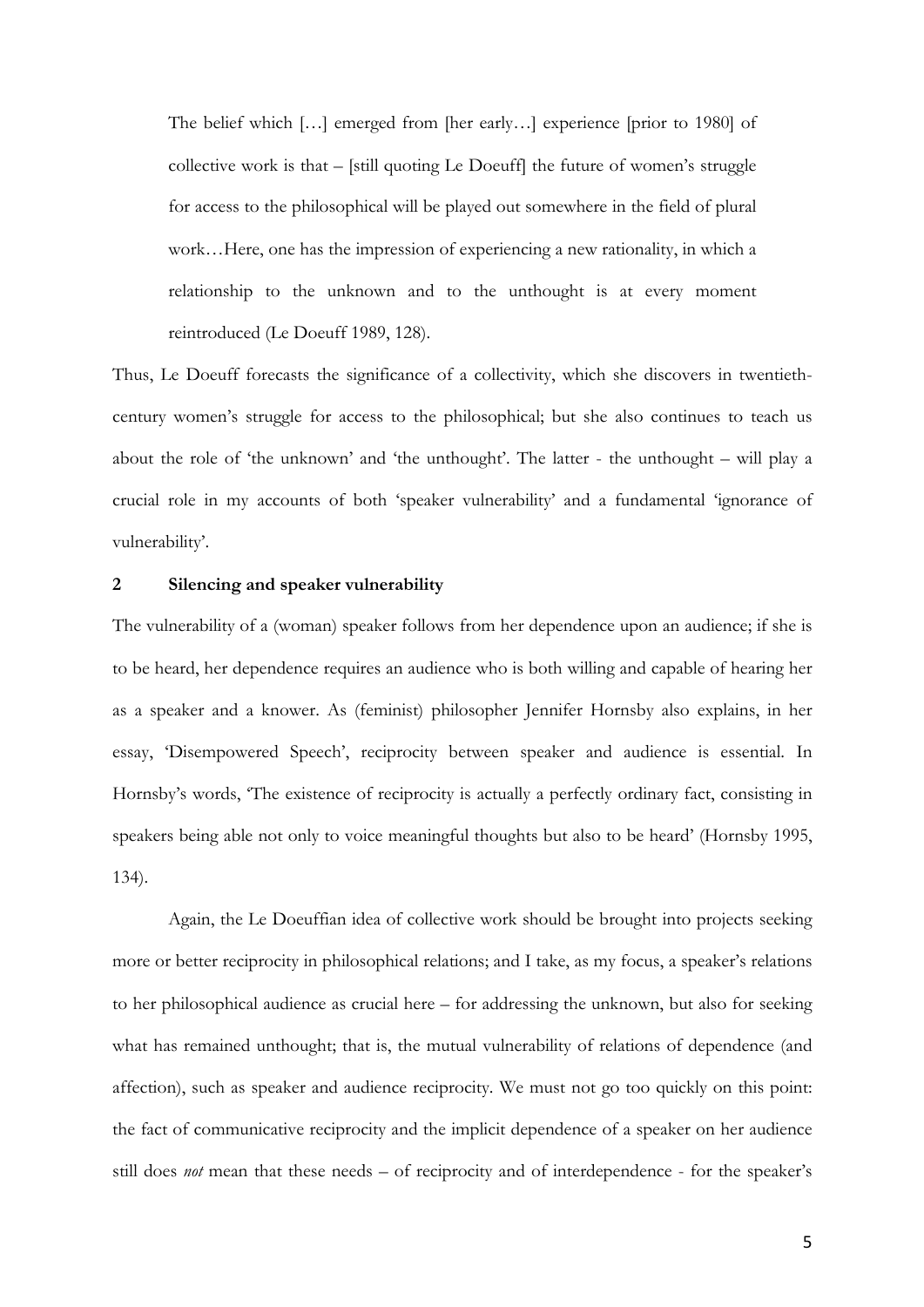relations are easily met in philosophy. As many young women in philosophy today know (perhaps better than I thought when young), philosophical relations have tended to be built upon an assumption of the 'invulnerability' to decisive attack.

Yet, as I have come to learn from other feminist philosophers – notably from those engaging with 'an epistemology of ignorance' – philosophers who claim an invulnerability (in speaking) are self-deceived. Instead every speaker – whatever their sex or gender - is *vulnerable* precisely because they are also dependent on an audience not only to hear them, but to recognise them as a knower. So, to repeat, a philosopher is open to not having her speaker's needs met; this means vulnerability. Silencing is the risk a speaker runs, since an audience might not hear her or recognise her as a knower. But there can be different forms of silencing a speaker.

My concern is both that the audience actually needs to be willing and capable, to hear what a speaker says and that the speaker must also perceive this audience-competence, if silencing is to be avoided. A mutuality is required for successful communicative reciprocity, if not, silencing happens. To explain this briefly, I will appropriate a distinction from a 2011 *Hypatia* essay, 'Tracking Epistemic Violence, Tracking Practices of Silencing', where Kristie Dotson identifies two forms of speaker-silencing: 'quieting' and 'smothering'. On the one hand, a speaker is vulnerable to quieting, if an audience refuses to listen. In general, this means that the speaker is not treated by their audience as a knower (Dotson 2011, 242-3). Feminist epistemologists have identified quieting as a form of oppression in silencing women of colour, in particular (cf. P H Collins 2000, 69-81).

For example, the African-American feminist author bell hooks is perhaps the best known black feminist in the twentieth century to have demonstrated, in her *Ain't I A Woman* (1981), the way in which black women speakers in the USA were undervalued not only by male audiences, but were not recognised as knowers by white feminists either. bell hooks continues to write about lack of recognition. In her 2012 essay, 'True philosophers: Beauvoir and bell', includes women in philosophy such as the white woman, Simone de Beauvoir, and the black woman, bell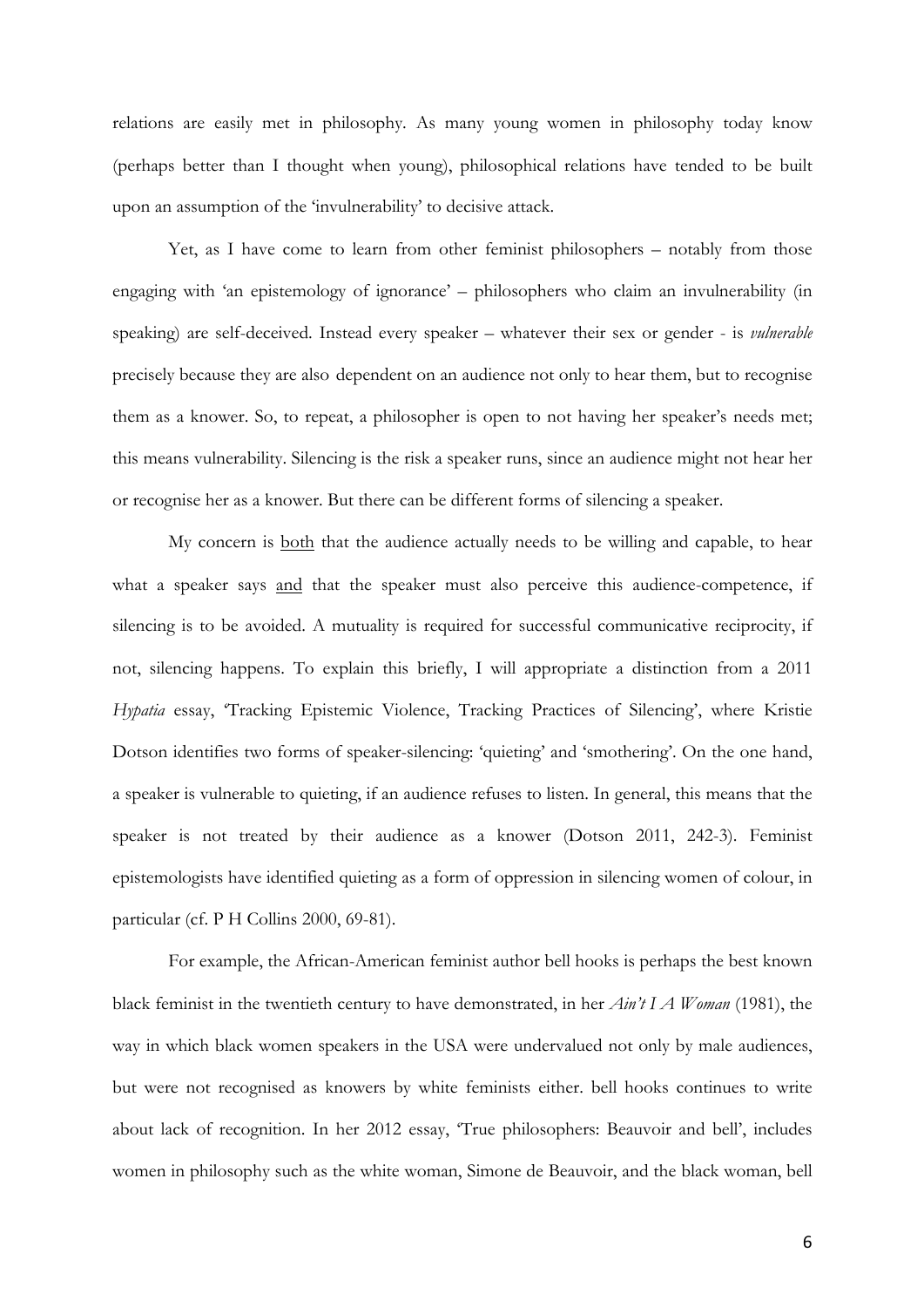hooks *herself* (hooks 2012, 227-37). Basically, the undervaluing and misrecognition of women in and outside of philosophy reflect how specific dependencies of women as speakers have not been met. But the *range* of women who have been silenced – by quieting - and the precise *nature* of their speaker vulnerability remain underexplored (more on this below).

On the other hand, a speaker is vulnerable to 'smothering', as a second form of silencing, when the speaker truncates her own voice and so, the content of her message; that is, the speaker silences herself (Dotson 2011, 244). In fact, smothering as a self-silencing is a coerced silencing, when the speaker realises her audience would not understand and/or not accept certain content; this smothering silences content for which the audience's competence is lacking, or, which the speaker knows is too risky to express to that particular audience. Many instances of coerced silencing exist: smothering a speaker is the only example of self-silencing I will mention, insofar as it is helps me to illustrate speaker vulnerability. And this vulnerability risks an audience's ignorance which, as a result, does not meet a speaker's needs. The speaker cannot depend on her audience to hear her; and the audience could not undo her silencing.

In contrast to smothering, quieting as the first form of silencing (mentioned above), is determined by controlling images – such as those making up the philosophical imaginary, as uncovered by Le Doeuff. This quieting and its philosophical imaginary produce stereotypes as fixed images, built upon ignorance of a woman as a knower. In quieting, individuals and groups are treated as 'not-knowers'. Furthermore, this ignorance, which is maintained by an audience in cases of quieting, has been built on a more fundamental form of *wilful* ignorance.

## **3 Vulnerability and wilful ignorance**

The American feminist philosopher, Nancy Tuana, defines 'wilful ignorance' as 'a systematic process of self-deception, a wilful embrace of ignorance that infects those who are in positions of privilege, an active ignoring of the oppression of others and one's role in that exploitation' (Tuana 2006, 11). For example, philosophical excavation of 'a racial contract' has disclosed a direct link connecting systematic racial oppression and wilful ignorance (cf. Mills 1997, 18). This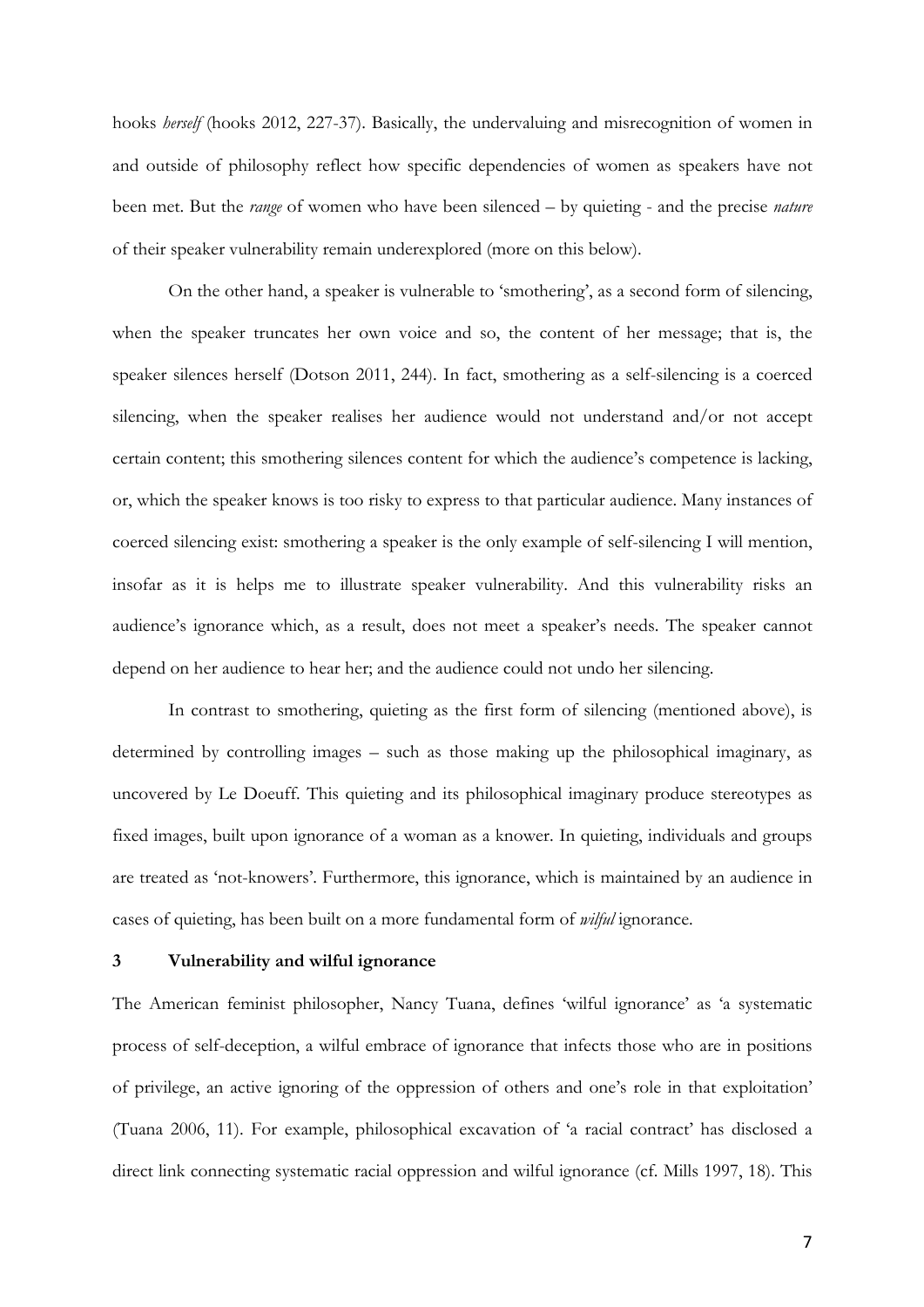ignorance is not the opposite of knowledge. Instead it is an active disavowal of one's own and another's vulnerability. Moreover, such active ignorance of a speaker as a knower produces violent acts of silencing, which infect the self-deceptive who deny life's vulnerability. A black woman's speaker vulnerability is materially and socially open to this violence, insofar as her life is dependent on others, who are wilfully ignorant of oppressive relations; and an audience, which is privileged by race and gender, exploits this systematic process of self-deception.

No one has done more in recent years than the American feminist philosopher and queer theorist, Judith Butler, to show the myriad ways in which we, all – whether lesbian, gay, queer, trans... or hetero- sexual, are dependent on others and vulnerable due to 'precarious life'.<sup>2</sup> Life is, according to Butler, precarious because, roughly, we are dependent on others, and beside ourselves when undone by loss of the other.<sup>3</sup> But in fact, it is also bad faith (that is, selfdeception) to expect - unthinkingly - a safe movement from this shared vulnerability as embodied speakers to a reciprocal, ethical accountability as a protection of one's vulnerability from violence. Moreover, the potential of vulnerability as openness to affection is denied in violent forms of self-deception.

To illustrate the problem of speaker vulnerability and violence, due to wilful ignorance, allow me to read some passages from bell hooks's own account of, what I suggested (above) is, an audience quieting her as a speaker. She is vulnerable to an audience's disavowal of her as a knower. In fact, bell hooks herself describes how she had to learn that self-silencing takes place; and it did for her. After being disavowed – quieted – by a white audience in her academic life she learned to perceive when it is too risky to discuss her views (as a black woman), when it is too dangerous to tell the truth! In a few lines from bell hooks's now classic feminist text, *Ain't I A Woman: Black Women and Feminism* (1981), we can see when and where bell herself explores the silencing of a black woman speaker by an audience of white men and white women. Also, a few

 

<sup>&</sup>lt;sup>2</sup> Butler 2004, 128-51.

<sup>3</sup> Butler 2004; cf. Butler 2009; 2015.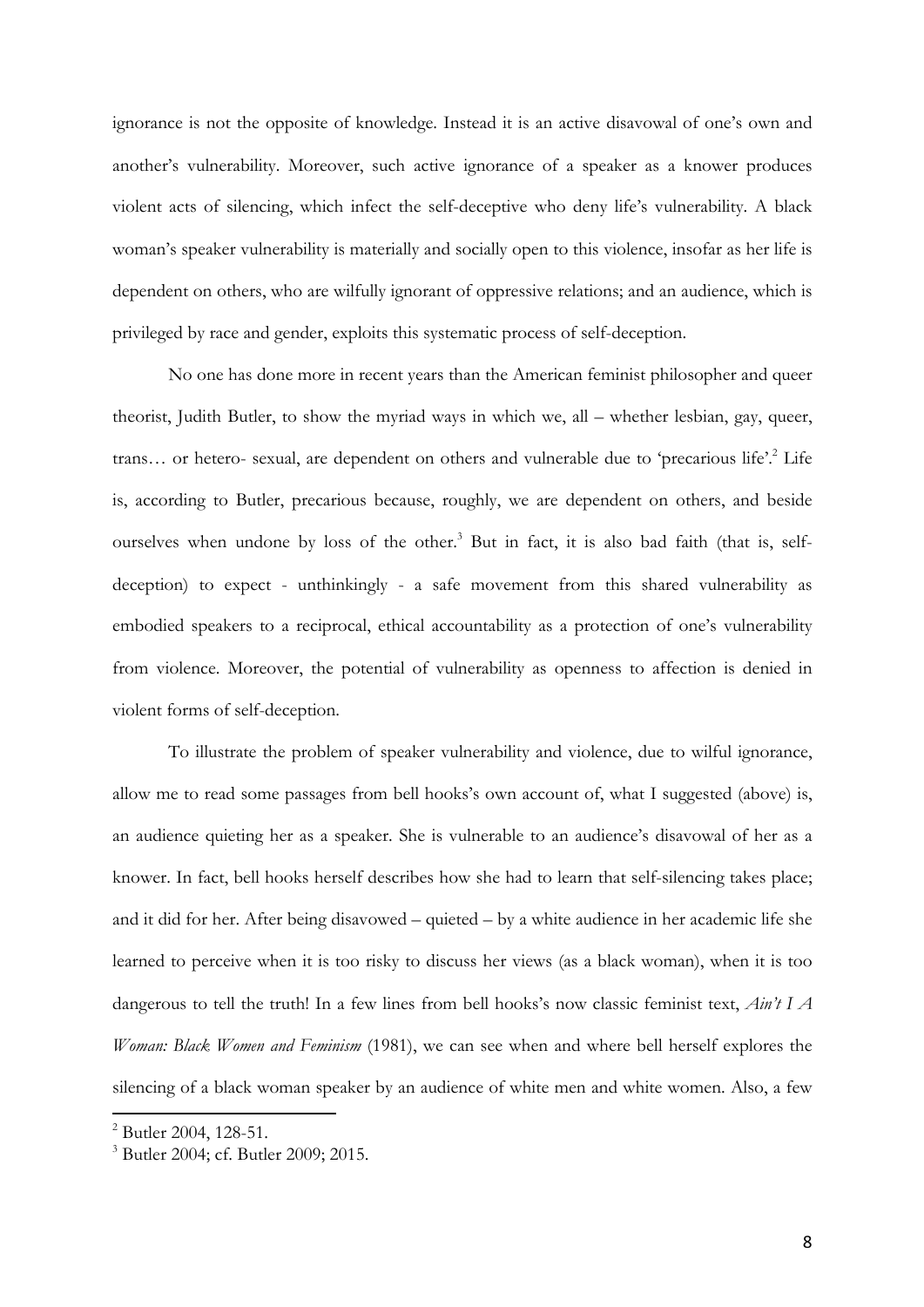lines from bell hooks's account of her own first failed attempt to pass an oral examination for her PhD, in *Wounds of Passion: A Writing Life* (1997, 133-4), we can see when and where she learns that self-silencing is required; and I suggest that this is so, because she is vulnerable as a speaker to wilful ignorance.

### **An Example: bell hooks**

**Racial oppression as the wilful embrace of an ignorance which infects those who…**

So, first of all, let us hear how bell hooks describes a nineteenth-century black woman speaker named, 'Sojourner Truth', in the USA:

[T]he white man who yelled at Sojourner, 'I don't believe you really are a woman,' unwittingly voiced America's contempt and disrespect for black womanhood. In the eyes of the 19<sup>th</sup> century white public, the black female was a creature unworthy of the title woman; she was mere chattel, a thing, an animal. When Sojourner Truth stood before the second annual convention of the women's rights movement in Akron, Ohio, in 1852, white women who deemed it unfitting that a black woman should speak on a public platform in their presence screamed: 'Don't let her speak!' Don't let her speak! Don't let her speak!"' (hooks 1981, 159).

Thus, in *Ain't I A Woman*, bell hooks portrays the black female figure of Sojourner Truth as a figure who exposes these white women and the white men, who are aiming to silence a black woman for not being a woman! Yet Sojourner Truth, moves the truth forward, by exposing a collective silencing – as a systematic process of self-deception - infecting nineteenth-century slave owners. In this reciprocal exposure of the audience's vulnerability and the speaker's, to the truth of a black woman, Sojourner actually bears her breasts to her audience; and so, we see the undoing of an oppressive form of ignorance. The mutual vulnerability of the female slave who speaks out and the audience who is forced to see the reality of a black woman's life equally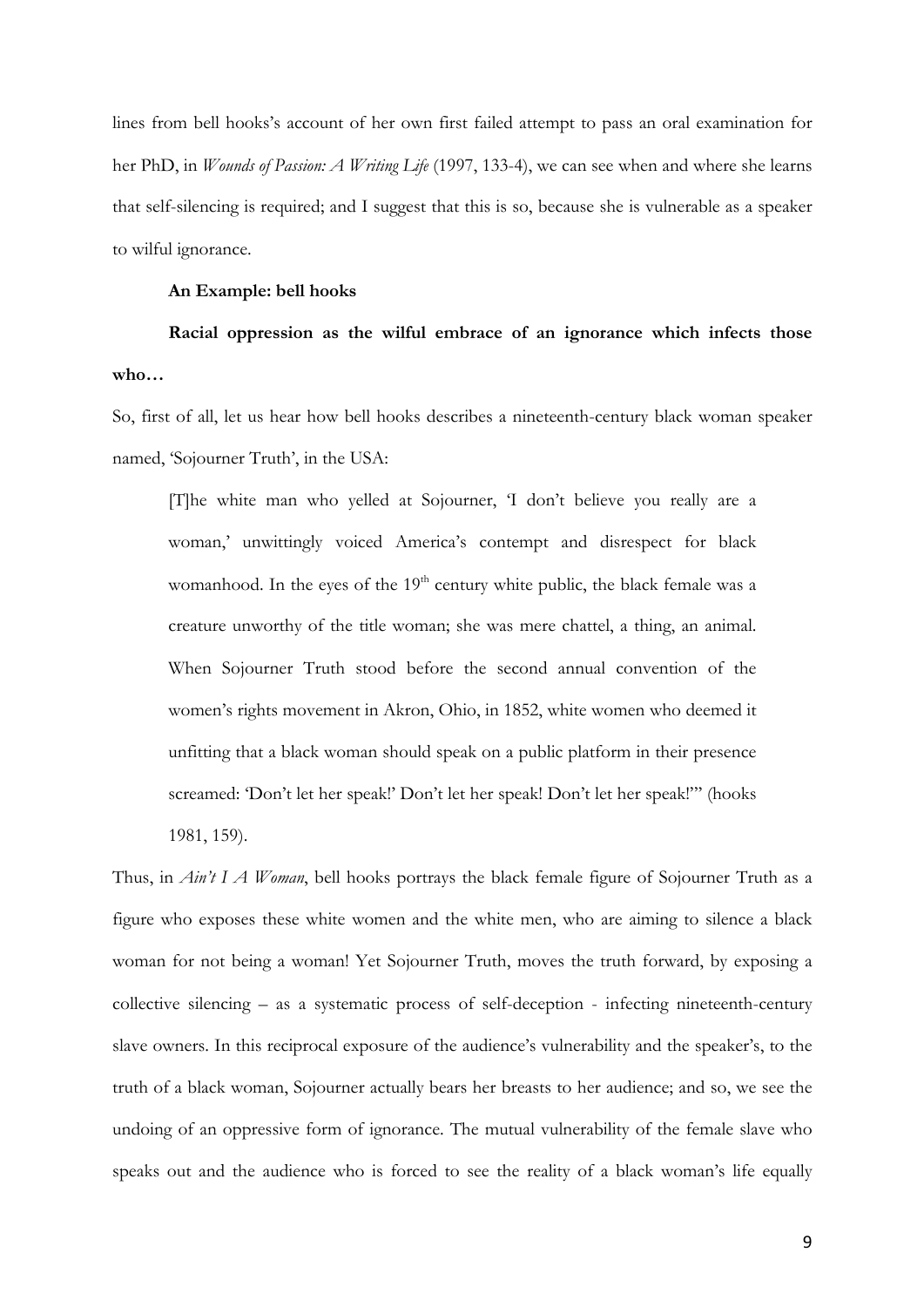forces a change, at the very least in perception, of womanhood (hooks 1981, 159-160ff). We glimpse here the potential in vulnerability for transformation.

Second, bell hooks admits not only the quieting which continues in racism and sexism, after slavery in the US, but the smothering of her own voice. She herself experiences the coercion into silencing her voice, not unlike the voices of other women of colour, in the nineteenth and twentieth centuries. In other words, bell hooks born 1953, will recall that at 19 years of age: '[W]e were by and large silent. Our silence was not merely a reaction against white women liberationists or a gesture of solidarity with black male patriarchs. It was the silence of the oppressed – that profound silence engendered by resignation and acceptance of one's lot' (hooks 1981, 1). Thus, this smothering of speakers exposes their vulnerability in both the selfsilencing of black women and the silencing of black feminism.

Allow me to read – more about - how it was that bell hooks spoke openly at her first oral PhD examination. At the same time, an audience's quieting was already at play preventing five white examiners from hearing bell hooks as a knower. In fact, the white examiners failed her for answers which they did not want to hear; she told the truth about race and gender and they refused to listen to what she knew all too well. Now, let us listen to bell hooks as she captures a wilful ignorance of her vulnerability in telling the truth about race and gender. Notice the speaker vulnerability which the PhD examiners exploit by wilfully embracing ignorance of racial oppression, or at least of bell hooks's account of it in teaching.

I pass hours of written exams. My orals take place in a small room with five white people present. When I am asked how I will teach James Joyce, I respond that I have no intention of teaching his work and give my reasons why. I am totally honest. I make it clear that I have read Joyce but am unmoved by his writing and that of many of the so-called great white male writers. I speak about the need to have an unbiased curriculum, one that is diverse and varied. Since I have so clearly read everything required of me and indicate that in the discussion,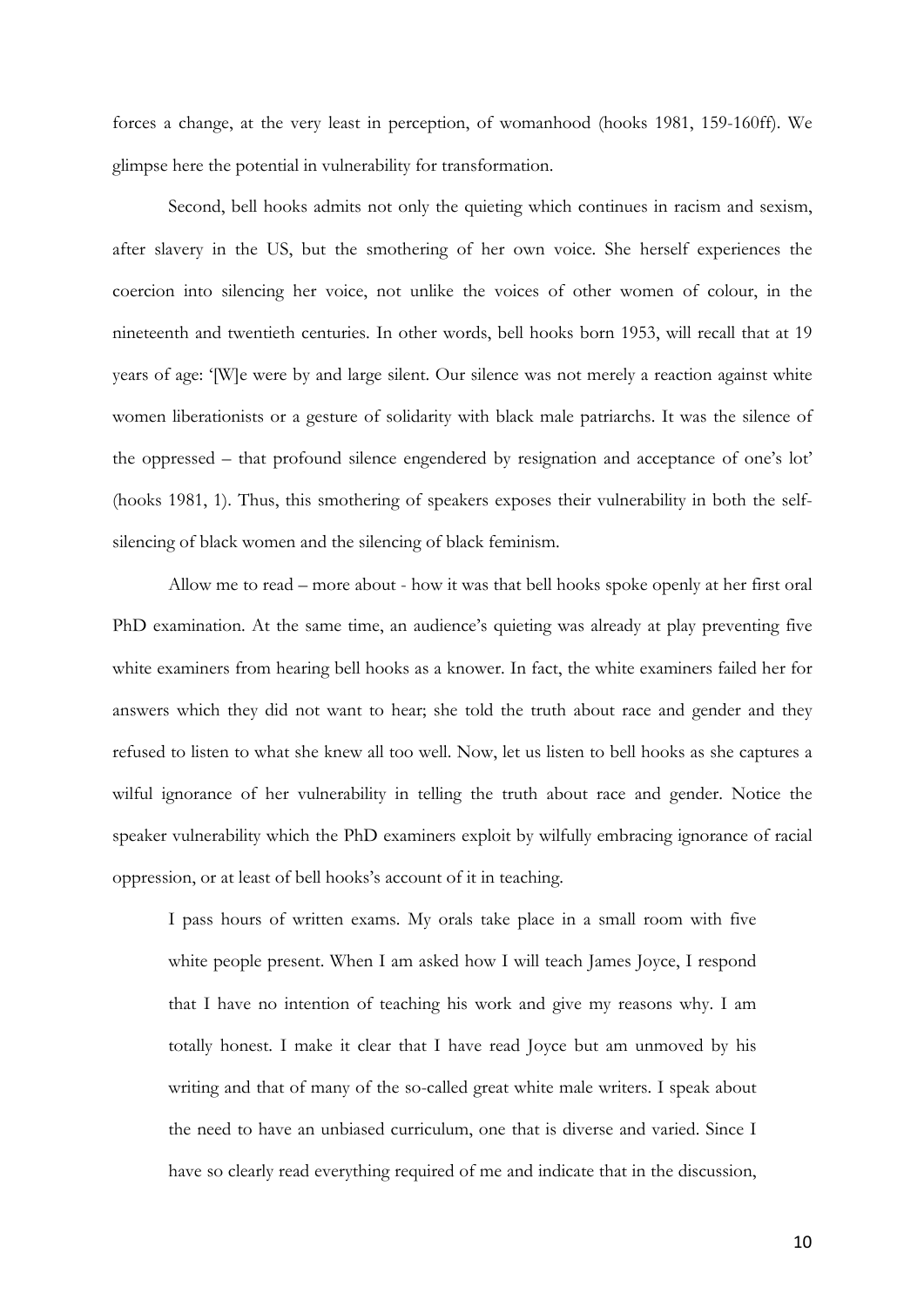I believe I have done well. When they tell me with smiles that I have failed, that I can try again in so many months, I am stunned. I know I will never willingly face them again (hooks 1997, 133).

bell hooks reflects on herself – that stunned self – retrospectively and writes the following in the third person:

…*By the time she walked the short distance home from the exams, brushing the tears from her eyes, she understood the way the system worked and was reconciled. She would have to start over somewhere else* (hooks 1997, 133-4).

…

Of course, I might well ask myself, at this point, if I had been one of those white examiners, hearing bell hooks speak, would I have passed her, when it could be said that she did not exactly answer the question in her oral examination about teaching James Joyce? This question is about knowledge. However, it might reflect a disavowal – refusal - to grasp the actual vulnerability in relations between students and examiners, speakers and audiences, philosophy students and philosophy teachers. As audiences, do we, examiners, teachers, mentors… actively deny our own relational needs for reciprocity and inter-dependence in philosophy? There continues to be a great need for us to learn about race and gender in philosophy.

Later at another graduate school, bell hooks would understand how to answer the questions as required! At the same time, she still felt the need to have her views – what she perceived as the truth – heard! Her way forward resists complete self-silencing by speaking out in her graduate classes. But listen to her disappointment, as she reflects that, even in her intimate relation to an otherwise attentive boyfriend, who was also supportive of her writing life. He clearly did not understand her yearning to be heard:

…[H]e doesn't understand why I need to share my ideas in the classroom, why I need to be heard. He thinks I would spare myself a lot of pain if I would just sit in these classrooms and be silent (hooks 1997, 207).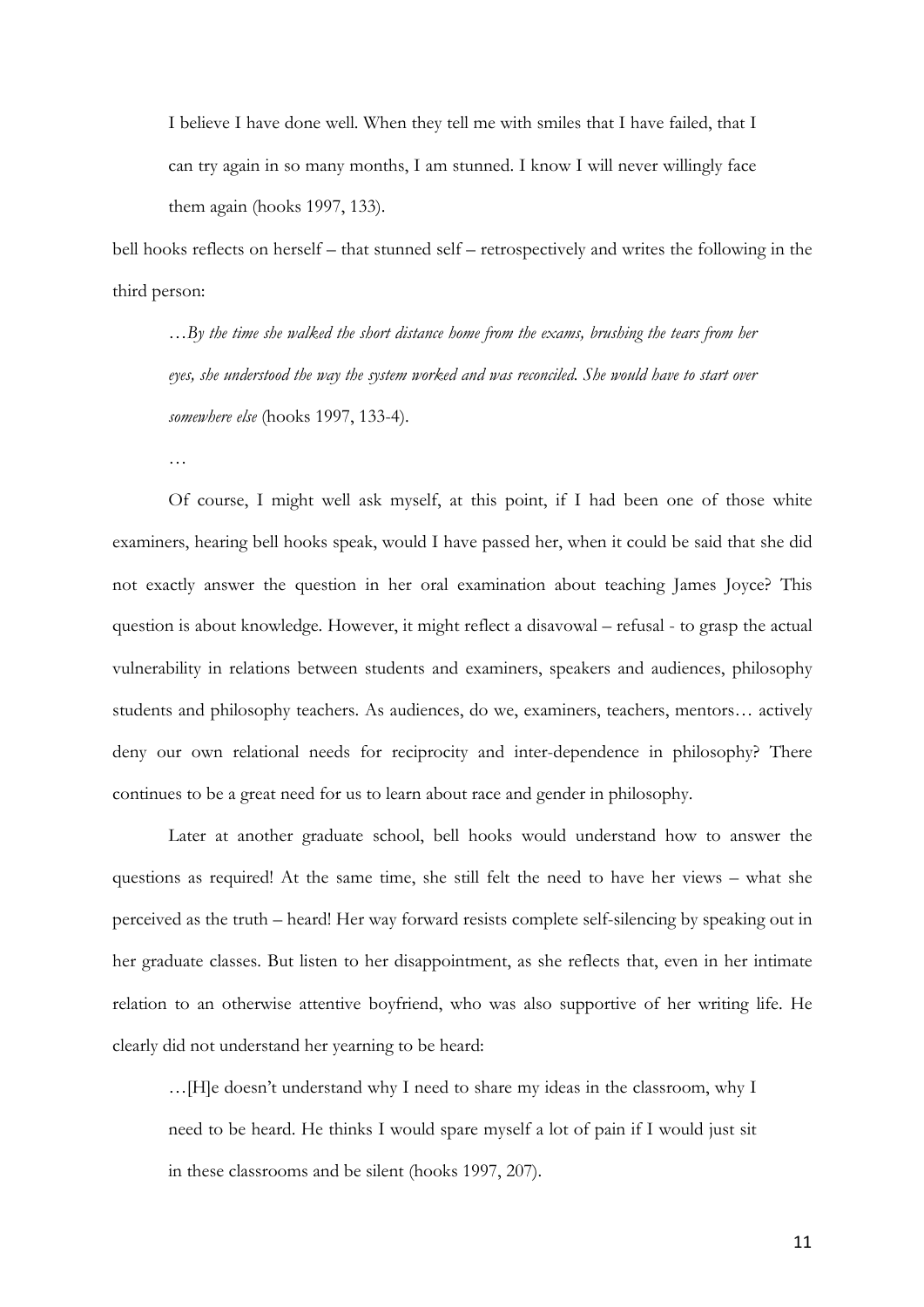In demonstrating how she manages not to be completely silenced, bell hooks avows herself; that is, she accepts her vulnerability as a speaker and as a black woman who wants to change both her life and the lives of those others around her. So, she continues, struggling with (her) speaker vulnerability in classrooms and in her writing life. We might say that she looks for mutual affection in vulnerability.

Clearly, in sharp contrast, I have never suffered as a woman of a non-privileged race, from either the long and shocking history of slavery and ongoing racism in the US or from racial and ethnic oppression in the world. Nevertheless, I have questioned how I might have been silenced in trying to speak as a (feminist) philosopher. Without a doubt, I have tried to protect myself by denying my own vulnerability as a speaker and as part of an audience in philosophy (e.g., as an autonomous thinker). And yet, I am readily aware that it is never easy to be heard in Philosophy; and much in the world of Philosophy is structured for, and by, men who automatically claim for Philosophy a privileged sort of 'invulnerability' – but of course, I am suggesting that this will mean that we deceive ourselves about our own vulnerability, even in autonomous philosophical relations. A collectivity strengthens a woman speaker.

Now, returning to my opening example, I was vulnerable as a speaker – as a feminist philosopher - in that particular seminar in Durham's Excellent Philosophy Department. Did I try to protect myself from criticism by not doing philosophy the way the men in philosophy expected 'a woman' – or, a 'feminist' - to think and to speak? Whatever answers we might give about this, I did want to be taken seriously as a woman philosopher. So I might have silenced myself - smothering – the full reality of feminist epistemology? Or, I might have been silenced, in the sense of quieted, by the prominent male philosopher who claimed I had disappointed my audience. Why couldn't the abstractness of my Philosophy talk be 'feminist', too? I have already agreed that collective work is necessary for women's access to the philosophical, enabling a mutual vulnerability in philosophical relations.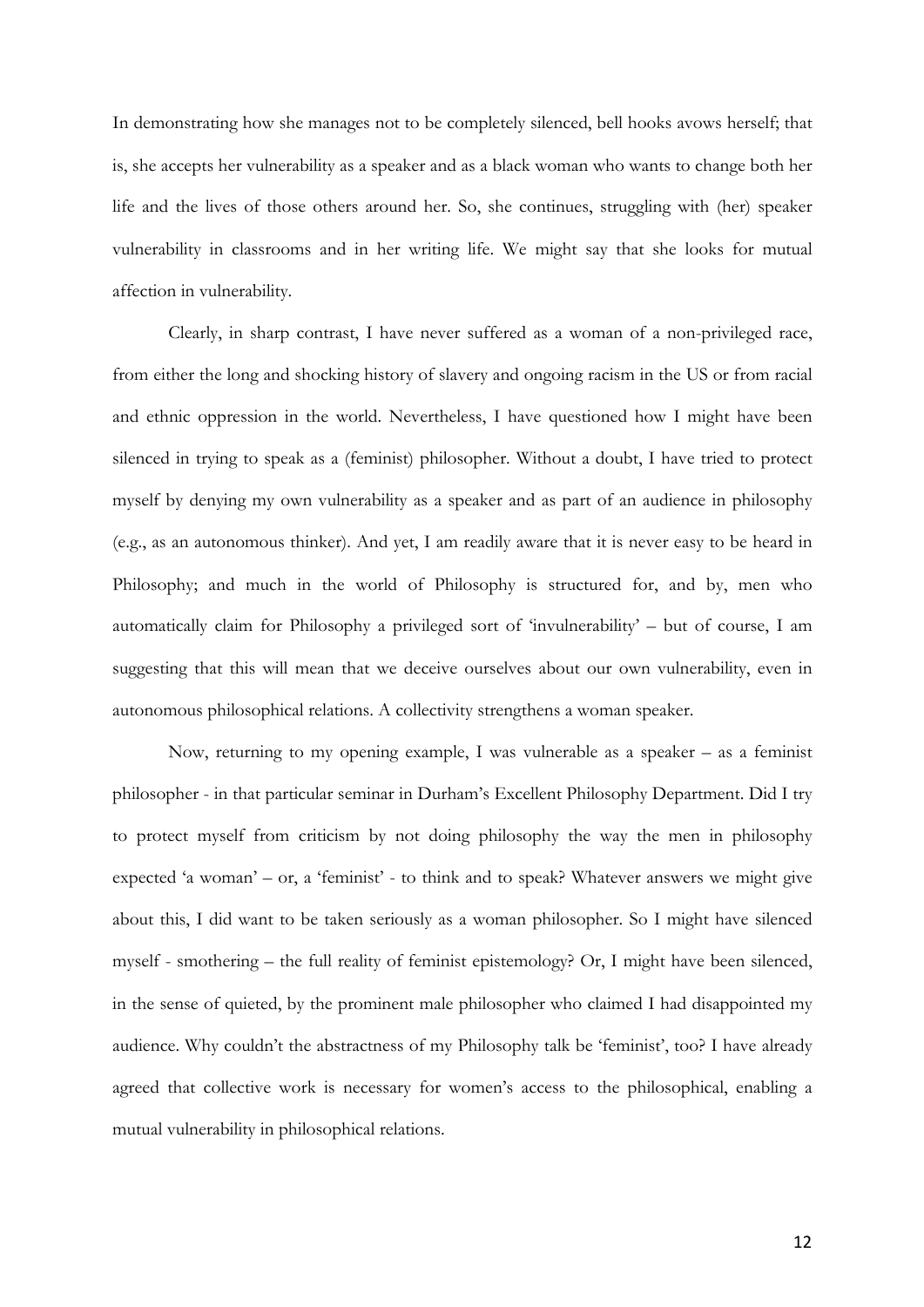But I should be clear: my contention is that speaker vulnerability derives from dependence on an audience. This vulnerability is compatible with philosophers who think autonomously, whether great thoughts or not. My modelling of philosophical relations on speaker-audience reciprocity is just that a relational model for philosophers's lives; but I am also trying to generalize this relational model to all of life's relations. This is to assume an interdependence of our lives which, as Butler has demonstrated, is seen most acutely in loss of love, loss of health and loss of life itself. Moreover, Butler adds our relations to organic and inorganic things, too. But if we stay with my focus - a speaker's dependence on an audience renders - both sides of this mutual relation vulnerable; and this mutuality, I propose, is of great significance for not only those who have been marginalised, or dismissed (say, women), as if only they are 'the vulnerable' in philosophy.

In fact, we are all vulnerable to being undone by the other when are needs cannot be met. We see this on a large scale in the loss of a loved one – on whom we have been dependent – but we are equally deceiving ourselves, if we disavow our speaker vulnerability as philosophers. It would seem that vulnerability as an openness renders our relations to the world, to others's lives, and to life in general vulnerable to either violence or affection. Vulnerability is literally being liable to wounding, to openness or exposure; this vulnerable relationality makes us liable to harm and infection, but also to mutual affection.

### **4 Undoing an oppressive form of wilful ignorance**

My current research involves arguing for an 'ethical' vulnerability; this would require striving for mutual affection; but this affection can be disavowed by oppressive forms of ignorance. Nevertheless, my intention in this research is to demonstrate that vulnerability – of any kind – is not reducible to an exposure *to violence only*; and so, vulnerability is not merely a woman's problem – as in the violation of a woman's bodies. It is not fair to assign vulnerability to a separate class, a different gender, another race or a group of disabled persons…who are said to make up 'the vulnerable'! We are all vulnerable, so marginalising or instrumentalizing 'the vulnerable' reflects,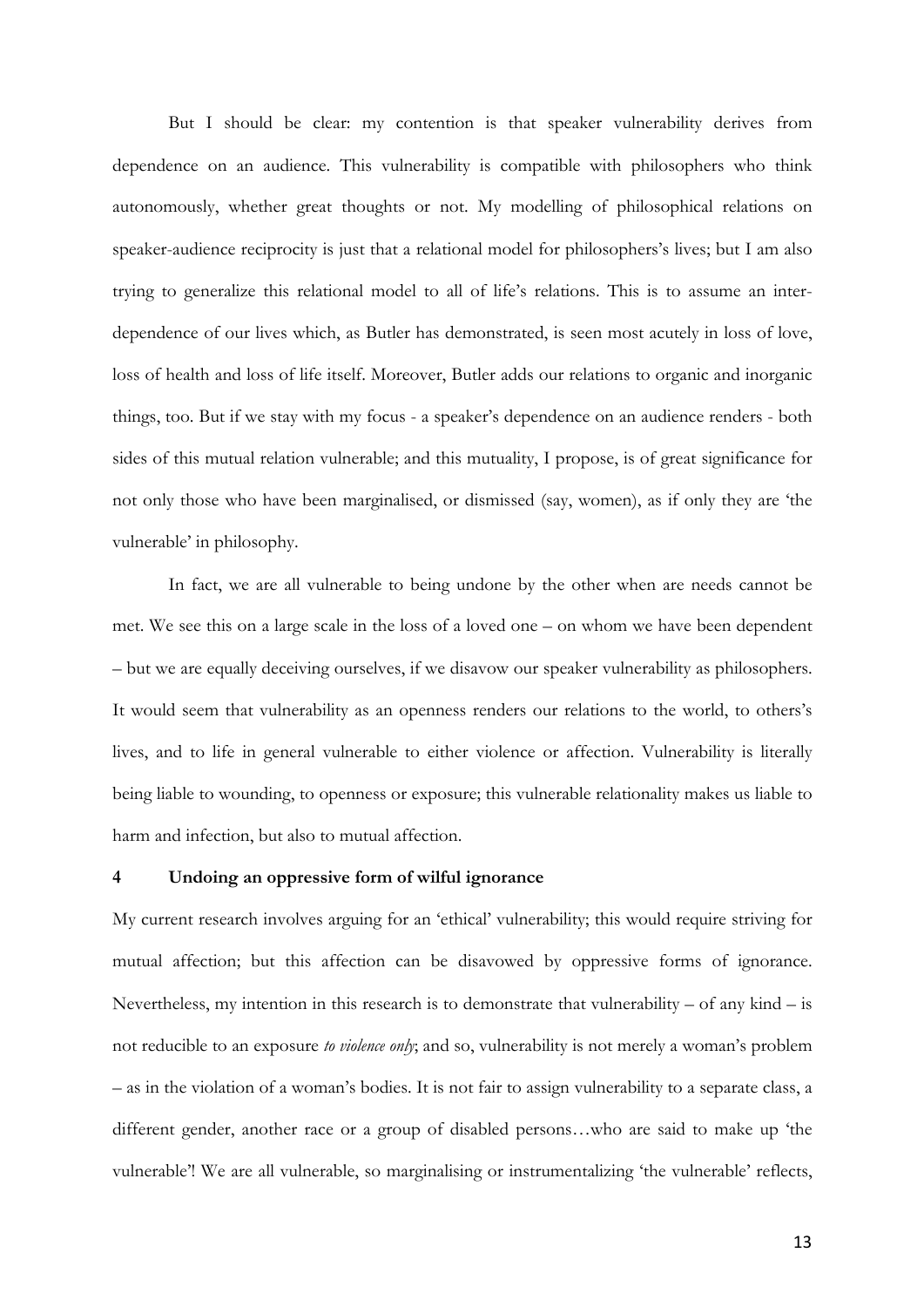instead, an oppressive form of wilful ignorance. In response to such wilfulness, we should avow vulnerability as an openness to the potential (capability) for inter-relational affection. I will return to this avowal, but my argument confronts serious opposition due to the harsh realities in life.

Returning to the theme of today's conference, 'Resounding Voices: Women, Silence and the Production of Knowledge', I would like to extend my brief exploration into speaker vulnerability (above) – in order to explore, all too briefly, what is deeper (more primordial) than the exposure of women's voices to, and the speaker's dependence upon, the violence of silencing. There exists a fundamental ignorance of vulnerability itself.

The critical question raised (above), in my concern with philosophical relations of vulnerability, is the nature of a speaker's openness to self and other affection. On the one hand, speaker vulnerability is an openness to affection, leading to positive changes (in one's knowledge), or, to becoming undone – and eventually, to becoming transformed by those changes, especially one's loss of affection is by way of violence; that is, due to life's precariousness, we are undone in becoming natal and mortal; birth and death involve changes for good and for not good in our relations to world, which we carry with us in all our relations. On the other hand, speaker vulnerability is an exposure to, and dependence on, an audience, which can be wilfully ignorant of our mutual vulnerability, in silencing a woman's voice in philosophy. There is silencing of, in more technical feminist philosophical terms, a woman's 'testimony' of the very idea of corporeal vulnerability, in *not* recognising a female speaker as a knower who is trustworthy and whose vulnerability is highly significant for understanding our precarious lives together.

Extending this understanding of vulnerability to all of life, we can understand, as Butler has shown, life's precariousness; and this recalls the Le Doeuffian idea of a collectivity. Collective work by feminist philosophers has unearthed the reality of human vulnerability, which nevertheless has been wilfully disavowed. To repeat, as Tuana says, '*a wilful embrace of ignorance infects*' those privileged audiences and privileged speakers. One problem, which surfaces again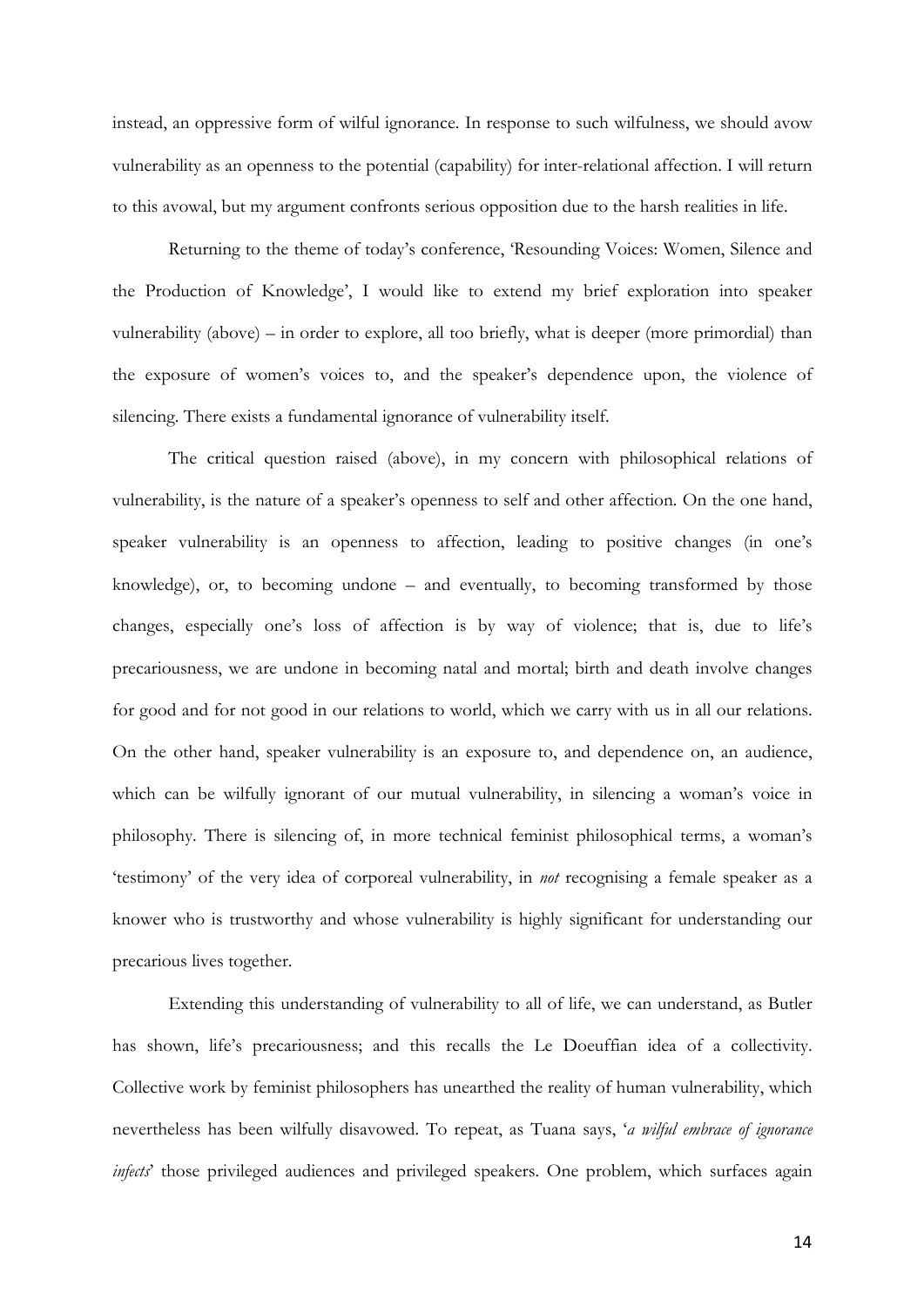and again, as we dig deeper into this matter is the wilful ignorance of vulnerability itself; that is, the vulnerability of the speaker, as well as a more fundamental ignorance of vulnerability become obvious in the precarious ways, in which human lives are, or are not, oppressed.

Again, it is Butler who has led women – who are lesbian, gay, queer, straight, trans… and so on - in philosophy, in ethics, in politics to an awareness of this deeply problematic ignorance of vulnerability. Her writings on precarious life and the precarity of lives differentially located, expose often tragically those bodies on a political edge of life. Becoming aware of bodily vulnerability, however, does not necessarily led to affection. Instead, all too often, responses to bodily vulnerability erupt into, as Butler argues, militaristic politics. Retribution all too naturally follows violent exposure to one's own vulnerability.

Globally the wilful ignorance of vulnerability itself has (ironically) given some people reasons for violence. Consider the situation in the USA where an escalation of gun violence happens far too easily. One example of an American news report tells (us) that a 29-year old man shot a woman in a cinema in Seattle, Washington, when his concealed gun accidentally went off. He was carrying the weapon, he said, because of his fear of mass shootings. This strange logic generates an ending that is precisely the opposite of what was desired: rather than offering protection, his gun made the world less safe.

The man was striving for invulnerability. Like many USA citizens, he thought his bodily vulnerability could be overcome with possession of a gun. But the data is very clear: the very presence of more and more guns continually increases the violence. Striving for invulnerability – whether as the man with a gun for 'self-protection' or the philosopher with an argument for his shield against his vulnerability - puts us at a serious human risk. And it misses the opportunity that vulnerability can offer.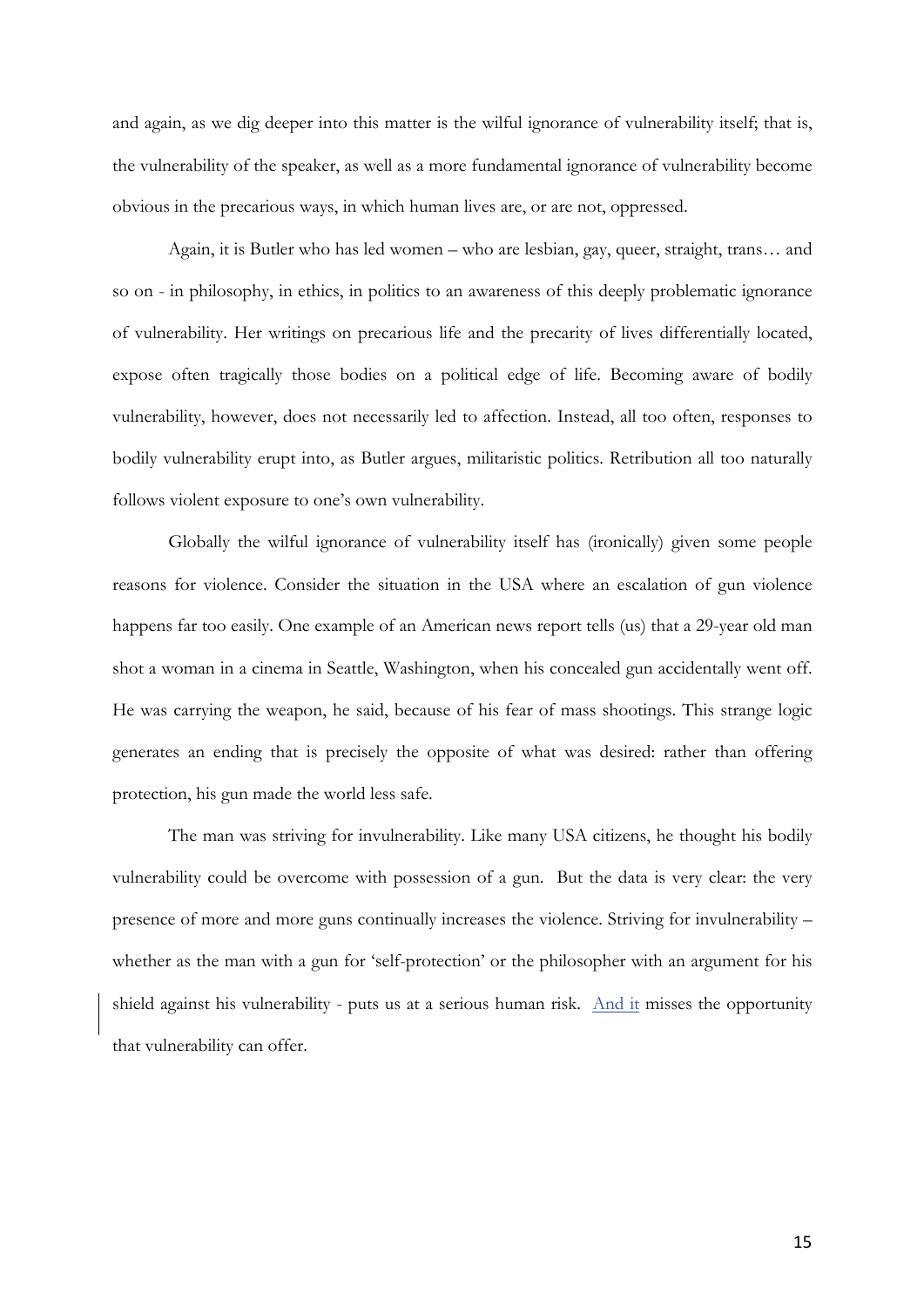Ultimately the challenge in my arguing for ethical vulnerability is indicated in various ways by Butler's many publications on precarious life, precarity and vulnerability.<sup>4</sup> Butler points out that an increased sense of vulnerability is one that is often accompanied by a similarly increased sense of violence; this is re-enforced by there being nothing in the recognition of one's own embodied vulnerability that necessarily inspires generous love, empathy or tolerance. Nevertheless, Butler claims that recognition of our lives as dependent on others – especially, in grief, desire or rage – could be the ground on which we might build non-violent affection – such as non-militaristic political action; but this would require us, in Butler's words, 'to attend to, abide by' (2004, 29), what I have suggested is 'the unthought' (Le Doeuff 1989, 128). In other words, we must think of our dependence on others, 'by staying with the thought of corporeal vulnerability itself' (2004, 29) Butler associates vulnerability in politics with grief, or mourning, which motivate either retaliation or other action forcing us to change – in the face of loss which can never make us the same again; loss of health, of life, of love, never leaves us unaltered.

To conclude, I began my talk on International Women's Day 2016 with women's voices resounding and Michèle Le Doeuff's provocation for collective work in gaining access to philosophy, the unknown and the unthought, which need to be reintroduced continually, in order to avoid a fixation on the completeness of one's knowledge. I also admitted that as a woman in philosophy I have wilfully disavowed my own vulnerability as a speaker in philosophy: above all, I wanted to be an autonomous thinker – not a 'vulnerable' woman. However, I suggested at the outset that this was a self-deceptive, if not, a self-defeating stance, for a philosopher to take. I have endeavoured to demonstrate how speaker silencing takes place in both 'quieting' of a speaker, as a not-knower, by an audience and 'smothering' of a speaker by her own self, whether coerced or not. In exploring how bell hooks's writings offers accounts of both the quieting and smothering of women of colour, I suggested that Nancy Tuana has

 

<sup>4</sup> Butler 2004, 28-29; cf. 2009; 2015.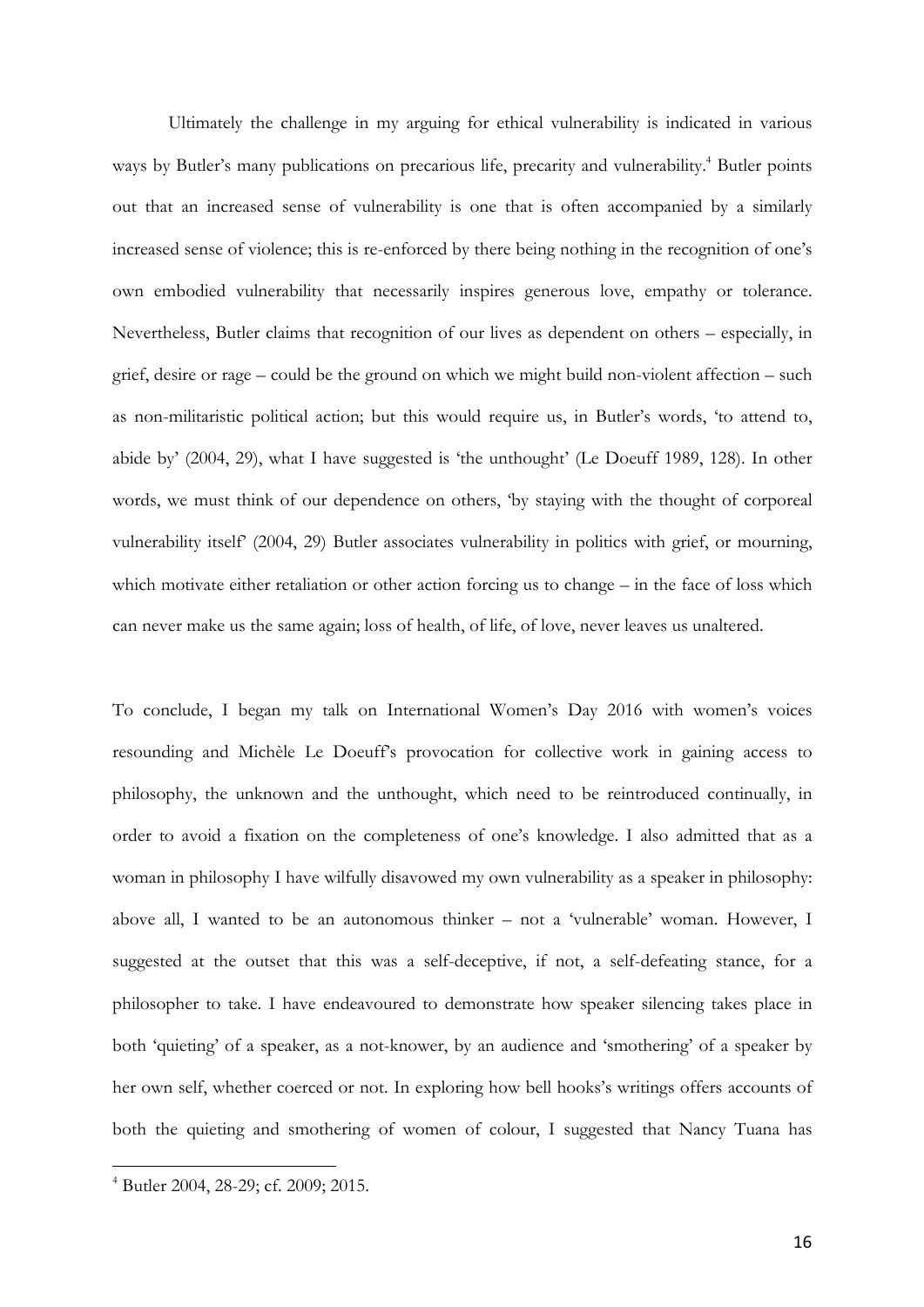helpfully pointed out the way in which a disavowal of vulnerability itself needs to be undone as an oppressive form of wilful ignorance. This undoing, I suggest, should take place by recognition of our mutual vulnerability instead of an acceptance of a systematic process of self-deception that 'infects those who are in positions of privilege', whether these positions are that of the great mentor-philosopher or that of the white examiners of an African-American, woman PhD candidate.

In the end, I must admit that there is nothing to compel the philosopher to accept my challenge – to recognise their vulnerability in philosophical relations – nevertheless, no one can deny in all honesty that they will not be undone by others in love, bereavement or rage. Thus, I urge us to increase our collective work on relations of mutual vulnerability as, at the very least, a philosophical task worthy of any one who is at all serious about the production of knowledge by and for women in philosophy.

### **Works cited**

- Butler, Judith (2004) *Precarious Life: The Powers of Mourning and Violence.* London: Verso.
- Butler, Judith (2009) *Frames of War: When is a Life Grievable?* London: Verso.
- Butler, Judith (2015) *Notes Toward A Performative Theory of Assembly*. Cambridge, MA and London, UK: Harvard University Press.
- Collins, Patricia Hill (2000) *Black Feminist Thought: Knowledge, Consciousness and the Politics of Empowerment*. New York: Routledge.
- Dotson, Kristie (2011), 'Tracking Epistemic Violence, Tracking Practices of Silencing', *Hypatia: A Journal of Feminist Philosophy* 26, 2 (Spring): 236-57.
- hooks, bell (1981) *Ain't I A Woman: Black Women and Feminism*. Boston: South End Press.
- hooks, bell (1997) *Wounds of Passion: A Writing Life*. New York, NY: The Henry Holt and Company, An Owl Press.
- hooks, bell (2012) 'True Philosophers: Beauvoir and bell', in Shannon M. Mussett and William S. Wilkerson (eds) *Beauvoir and Western Thought from Plato to Butler*. State University of New York Press, 227-36.
- Hornsby, Jennifer (1995), 'Disempowered Speech', *Philosophical Topics* 23 (2): 127-47.